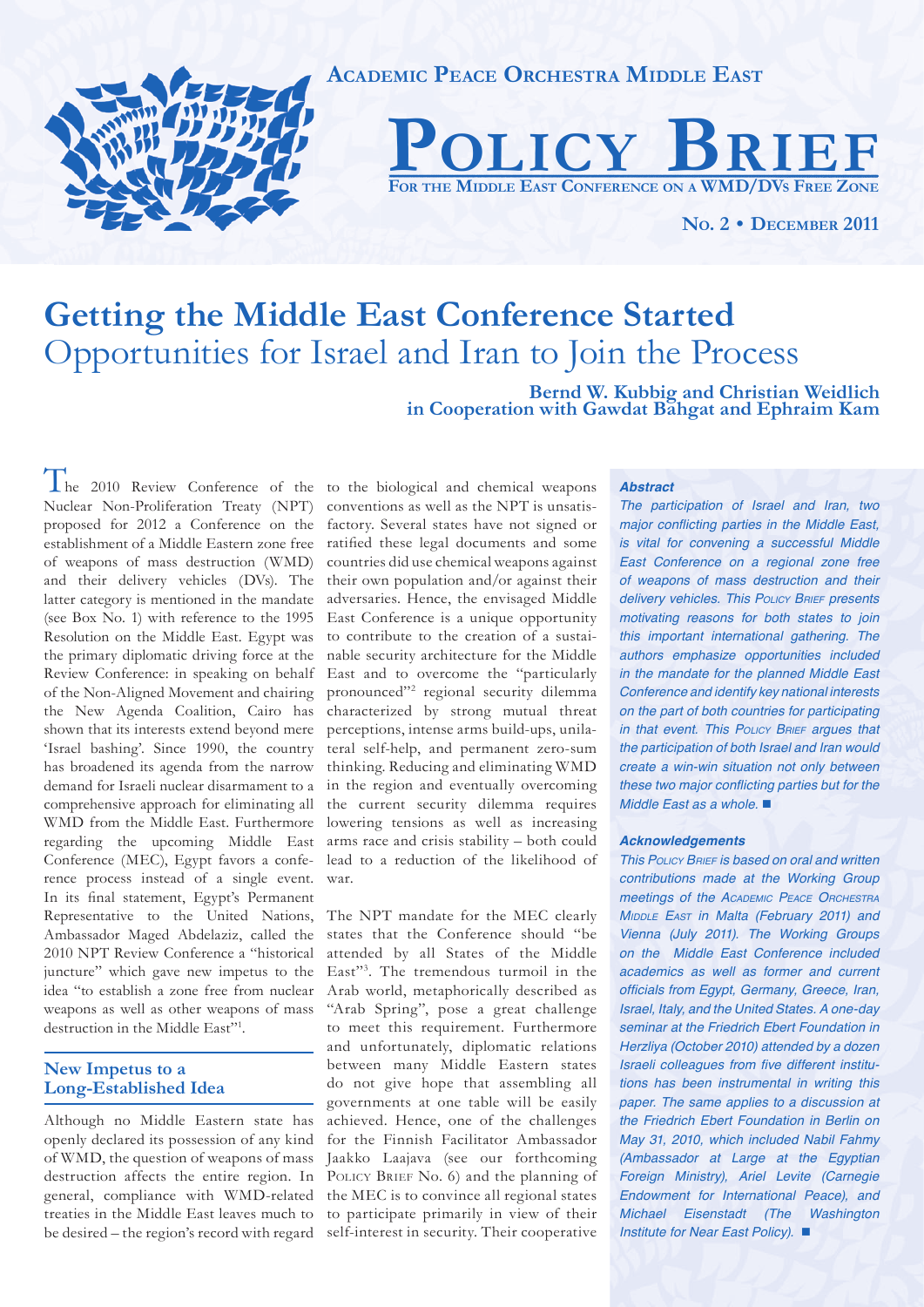

#### *Box No. 1: The Mandate for the 2012 Middle East Conference*

- 7. The Conference emphasizes the importance of a process leading to full implementation of the 1995 Resolution on the Middle East. To that end, the Conference endorses the following practical steps:
	- (a) The Secretary-General of the United Nations and the co-sponsors of the 1995 Resolution, in consultation with the States of the region, will convene a conference in 2012, to be attended by all States of the Middle East, on the establishment of a Middle East zone free of nuclear weapons and all other weapons of mass destruction, on the basis of arrangements freely arrived at by the States of the region, and with the full support and engagement of the nuclear-weapon States. The 2012 Conference shall take as its terms of reference the 1995 Resolution;
	- (b) Appointment by the Secretary-General of the United Nations and the co-sponsors of the 1995 Resolution, in consultation with the States of the region, of a facilitator, with a mandate to support implementation of the 1995 Resolution by conducting consultations with the States of the region in that regard and undertaking preparations for the convening of the 2012 Conference. The facilitator will also assist in implementation of follow-on steps agreed by the participating regional States at the 2012 Conference. The facilitator will report to the 2015 Review Conference and its Preparatory Committee meetings;
	- (c) Designation by the Secretary-General of the United Nations and the co-sponsors of the 1995 Resolution, in consultation with the States of the region, of a host Government for the 2012 Conference;
	- (d) Additional steps aimed at supporting the implementation of the 1995 Resolution, including that IAEA, the Organisation for the Prohibition of Chemical Weapons and other relevant international organizations be requested to prepare background documentation for the 2012 Conference regarding modalities for a zone free of nuclear weapons and other weapons of mass destruction and their delivery systems, taking into account work previously undertaken and experience gained;
	- (e) Consideration of all offers aimed at supporting the implementation of the 1995 Resolution, including the offer of the European Union to host a follow-on seminar to that organized in June 2008.
- 8. The Conference emphasizes the requirement of maintaining parallel progress, in substance and timing, in the process leading to achieving total and complete elimination of all weapons of mass destruction in the region, nuclear, chemical and biological.

Source: Review Conference of the Parties to the Treaty on the Non-Proliferation of Nuclear Weapons (2010) Final Document, Vol. 1. Online, available at: www.un.org/ga/search/view\_doc. asp?symbol=NPT/CONF.2010/50%20%28VOL.I%29 (November 13, 2011).

> attitudes towards the MEC will be crucial for success. The more states that take part in the MEC, which has the potential to serve as a regional peace strategy, the more win-win possibilities could be created to overcome the security dilemma in the region.

> Two major conflicting parties – Israel and Iran – are of special interest with regard to the Middle East Conference. Gatherings on WMD and DVs without their presence do not appear reasonable or fruitful. Therefore, this POLICY BRIEF focuses on the question under what circumstances the Israeli and Iranian governments might join the Middle East Conference envisaged by the international community.

# **Concretizing Participation: Positions, Expectations, and Win-Win Situations**

Every country has its own positions, expectations, and fears regarding a process of discussing and negotiating a gradual path with the ultimate objective of dismantling all categories of WMD plus their DVs in the Middle East. Participating in the preparation as well as in the conference process itself offers the possibility of shaping the MEC and its agenda, whereas countries that do not want to participate forfeit this kind of influence. Ignoring the MEC might lead to a situation in which either Israel or Iran (or both) are 'targeted' by the participating countries, a situation both states will want to avoid.

Most Middle Eastern states perceive their security situation in zero-sum terms – the gain of one side is achieved at the expense of the loss of the other(s). Any outcome of the MEC would thus be seen as a win-lose situation. This would occur, for example, if Iran participates in the MEC but Israel rejects an invitation to the Conference. Tehran could then misuse the MEC as a platform for propaganda purposes vis-à-vis Israel or the other way round (win-lose). But other outcomes are possible, too. If neither Israel nor Iran were prepared to make any compromises, these countries might impose such massive costs on each other that they end up worse off than they would have, if they had adopted another strategy (lose-lose). In this case, non-participation of both countries could fortify the current security dilemma, including its unregulated, expensive conventional and WMD-related arms races. This might constitute a strong motive for both states to move to a compromise-oriented outcome of the MEC and perhaps creating a win-win situation by reducing the proliferation of nuclear, chemical and biological weapons in the region and thereby increasing the security of all Middle Eastern states.

Against this backdrop, an analysis of the major factors which would encourage participation is helpful in order to identify opportunities for both countries to participate. Furthermore, focusing on concrete expectations regarding the MEC helps discovering 'red lines' and areas of compromise for exploring win-win situations in a securitycompatible way for the two countries and all other regional states.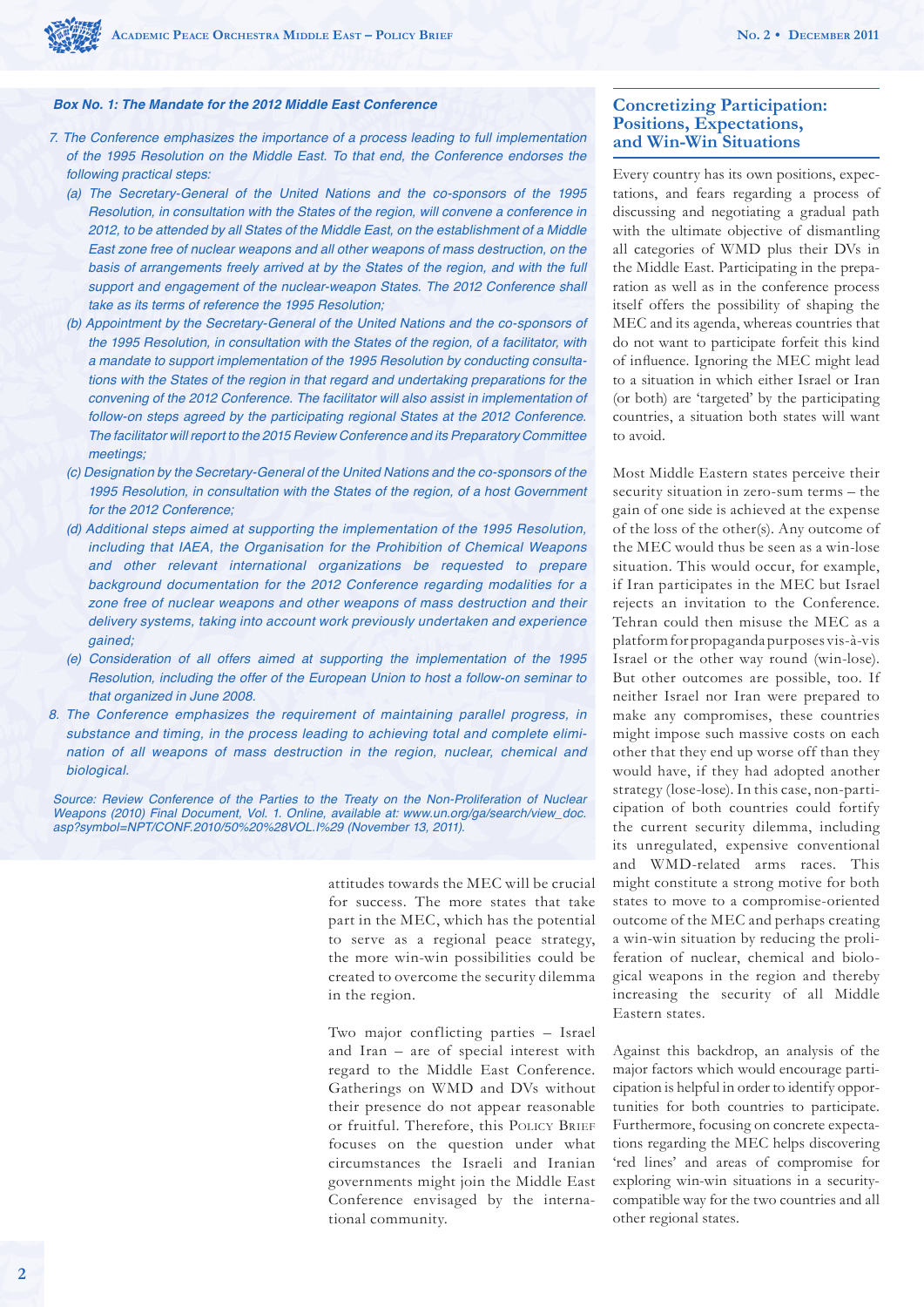

# **Israel and the Middle East Conference**

Until now, Israel's foreign policy has focused on improving bilateral relations with the Arab countries rather than accepting multilateral fora to deal with regional security-related issues. But Israel is not without any experience in multilateral settings, e.g. it participated in the Arms Control and Regional Security  $(ACRS)$  talks in the 1990s – one of the five working groups that made up the multilateral track of the Madrid peace process.4

As far as it is known, the Israeli government has not decided whether to participate in the envisaged MEC. Generally, Israel was dismayed by the 2010 NPT Review Conference and its results. The fact that it was the only Middle Eastern country which was explicitly mentioned in the Final Document led to strong criticism and even reluctance to participate in the Conference.<sup>5</sup> On the other hand, many MEC-related efforts have been aired in Israel on the academic level,<sup>6</sup> among them a call for a WMD no-first-use agreement (see Box No. 3). Israel will probably take the following factors into account when considering its participation in the MEC.

First, Israel would surely favor a strong and security-assuring role for the United States within the conference framework. The then American National Security Advisor, General James L. Jones, stated immediately after the end of the 2010 NPT Review Conference that the "United States will not permit a conference or actions that could jeopardize Israel's national security."7 Israel will probably base its decision on the U.S. determination to decisively act as one of the depository states to convene the MEC. If Israel truly believes that the American Administration supports its positions, this might create an important incentive to attend the MEC. Nevertheless, it is unlikely that the American administration could and would pressure Israel to participate in a Conference within the NPT framework.

Second, Israel will avoid any attempts to be singled out or 'bashed' by the MEC as the only country in the Middle East in possession of nuclear weapons. Furthermore, if it perceives itself to be too heavily criticized in the run-up to the MEC – be it at the UN General Assembly, at the UN Security Council, or at the IAEA – or if its bilateral relations deteriorated, Israel might decide not to participate. Nevertheless, the



*Bernd W. Kubbig* is Project Director at the Peace Research Institute Frankfurt (PRIF) and Adj. Professor (Privatdozent) at Goethe University, Frankfurt. Since 2006 he has been coordinating the international expert groups "Multilateral Study Group on the Establishment of a Missile Free Zone in the Middle East" and the *ACADEMIC PEACE ORCHESTRA MIDDLE EAST*. He specializes in U.S. Foreign and Security Policy, especially on the Middle East, missile defense, and space.



*Christian Weidlich* is a Graduate Research Assistant at the Peace Research Institute Frankfurt (PRIF) and on the staff of the *ACADEMIC PEACE ORCHESTRA MIDDLE EAST*. He holds an MA in International Studies/ Peace and Conflict Studies from Goethe University, Frankfurt, and a BA in Political Science from Münster University. His research interests include arms control in the Middle East, the automation of warfare, *and civil-military cooperation.*



*Gawdat Bahgat* is Professor at the National Defense University in Washington, D.C. He holds a PhD from Florida State University and an MA from the American University in Cairo. His areas of expertise include energy security, counterterrorism, and proliferation of weapons of mass destruction, especially for the Middle East and the Caspian Sea/Central Asia, as well as American foreign policy.



*Ephraim Kam* is Deputy Head and principal Research Fellow of the Institute for National Security Studies, Tel Aviv. Until 1993 he served as a colonel in the research division of the Israel Defense Forces (IDF) Military Intelligence. His former positions in the IDF included Assistant Director of the Research Division for Evaluation and Senior Instructor at the IDF's National Defense College. He specializes in security problems of the Middle East, strategic intelligence, and Israel's national security issues.

unprecedented decision of the Arab states not to introduce the resolution on Israeli nuclear capabilities at the 2011 IAEA's General Conference constitutes a positive sign in this respect.<sup>8</sup>

Third, Israel will insist that all Middle Eastern states, without any exception, take part in the Conference. Therefore, it is especially important that Iran and Syria be part of the process, since their nuclear programs have become a matter of great concern for Israel in recent years. In the case of Syria, the Jewish state took unilateral action and destroyed the alleged nuclear facility in Dair Alzour in 2007. Syria admitted IAEA investigations only a year after the incident but interrupted them when the first suspicious traces of radioactive materials were found. If Syria, and especially Iran, both decide not to participate in the Middle East Conference,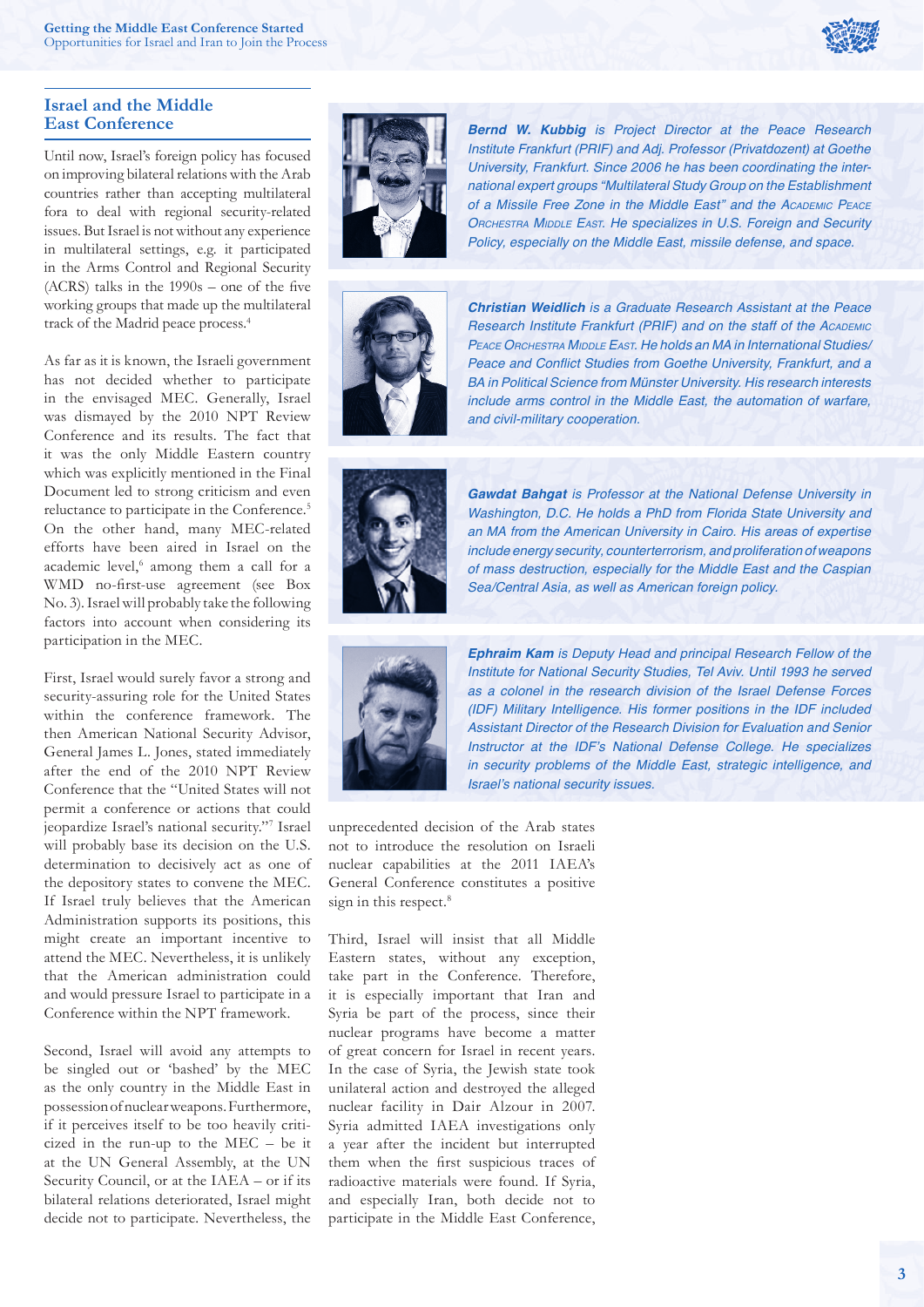

Israel might follow their example, since in its view the most significant issue to be discussed is the Iranian attempt to acquire nuclear military capabilities. Israel, which is not a party to the NPT, has repeatedly made clear that the Islamic Republic does not comply with its obligations under the Safeguards Agreement with the IAEA. The November 2011 IAEA report<sup>9</sup> on the Islamic Republic has further increased the pressure on the government in Tehran. In any case, Israel will demand that the Iranian nuclear program be a key issue at the MEC. Furthermore, from an Israeli perspective involving hybrid actors like Hamas and Hezbollah in some form should at least be considered since their large missile and rocket arsenals pose serious threats to the Jewish state. Thus, the Finnish Facilitator Ambassador Jaakko Laajava needs to find ways to include their arsenals – although it will not be easy to do so since they are non-state actors and regarded as terror organizations by Israel.

Fourth, with regard to the institutional framework, Israel clearly favors a regional approach in the tradition of the ACRS talks but could probably accept that the MEC be convened within the United Nations framework. A linkage between the NPT and creating a WMD Free Zone in the Middle East is from the official Israeli perspective an absolute non-starter and it is inconceivable under these circumstances that Israel will attend the MEC. Instead, as officials and academics across the board emphasize, the Conference should be held in the Egyptian tradition of a regional zone free of all types of weapons of mass destruction and their delivery vehicles.

Fifth, the WMD and especially the nuclear issue cannot be separated from other regional security issues. A regional dialogue will have to recognize the players' interests and concerns, acknowledge their threat perceptions as well as military imbalances. This would again reflect the procedure of the Arms Control and Regional Security talks which followed the logic of *placing weapons into the regional context*. Pursuing ACRS's goal to initially lower tensions rather than to put exclusive emphasis on the elimination of weapons per se, could probably be acceptable to Israel particularly in the early stages of the process. In this respect, the 2002 Arab Peace Initiative is living proof that the Arab states are willing to seriously take basic Israeli interests and concerns into account in order to improve their relations with Israel. Such efforts to reanimate the peace process

could be helpful because without creating a minimal degree of trust, any dialogue about establishing a WMD Free Zone will fail. In this context, the dialogue will also have to include other categories of WMD as well as conventional military capabilities, especially missiles and rockets. Israel might demand that any discussion about creating a security regime and a WMD Free Zone (WMDFZ) in the Middle East will have to refer to these threats as well as to the overall strategic balance among the Middle Eastern players.

Sixth, in Israel's view, a single Conference is not the appropriate format to address the question of peace and WMD in the Middle East. In this respect they share common ground with many Arab countries. Instead, the MEC should be designed as a series of meetings which would allow a structured proceeding and would constitute a process with clearly set goals, time frames, and criteria of success. The setup should be based on the experiences of the Madrid peace process and constitute a more sustainable adoption and adaptation of the ACRS approach. Identifying and discussing the phases involved in resolving various problems would be helpful, since Israel favors a process of regional trust-building followed by talks addressing the weapons themselves. Such a strict sequencing in combination with resilient confidence- and security-building measures would guarantee that participating in the MEC would not impinge on Israel's security.

# **Iran and the Middle East Conference**

The Islamic Republic was not among the 14 regional participants to the ACRS talks in the 1990s. Tehran was not invited and its traditional allies, Damascus and Beirut, opted to remain outside the framework until their bilateral negotiations with Israel were resolved. However, excluding these regional actors did not adequately address the security concerns of the other Arab states and Israel. This applies even more to the current situation, especially since Iran's controversial nuclear programs have increasingly isolated the country. The nuclear projects have been addressed through various diplomatic channels (especially the P5+1 talks), but Iran could not convince its counterparts that its nuclear activities are being pursued exclusively for peaceful purposes. The IAEA report of November 8, 2011, has raised further suspicions about the real intentions behind Tehran's nuclear programs.

**4**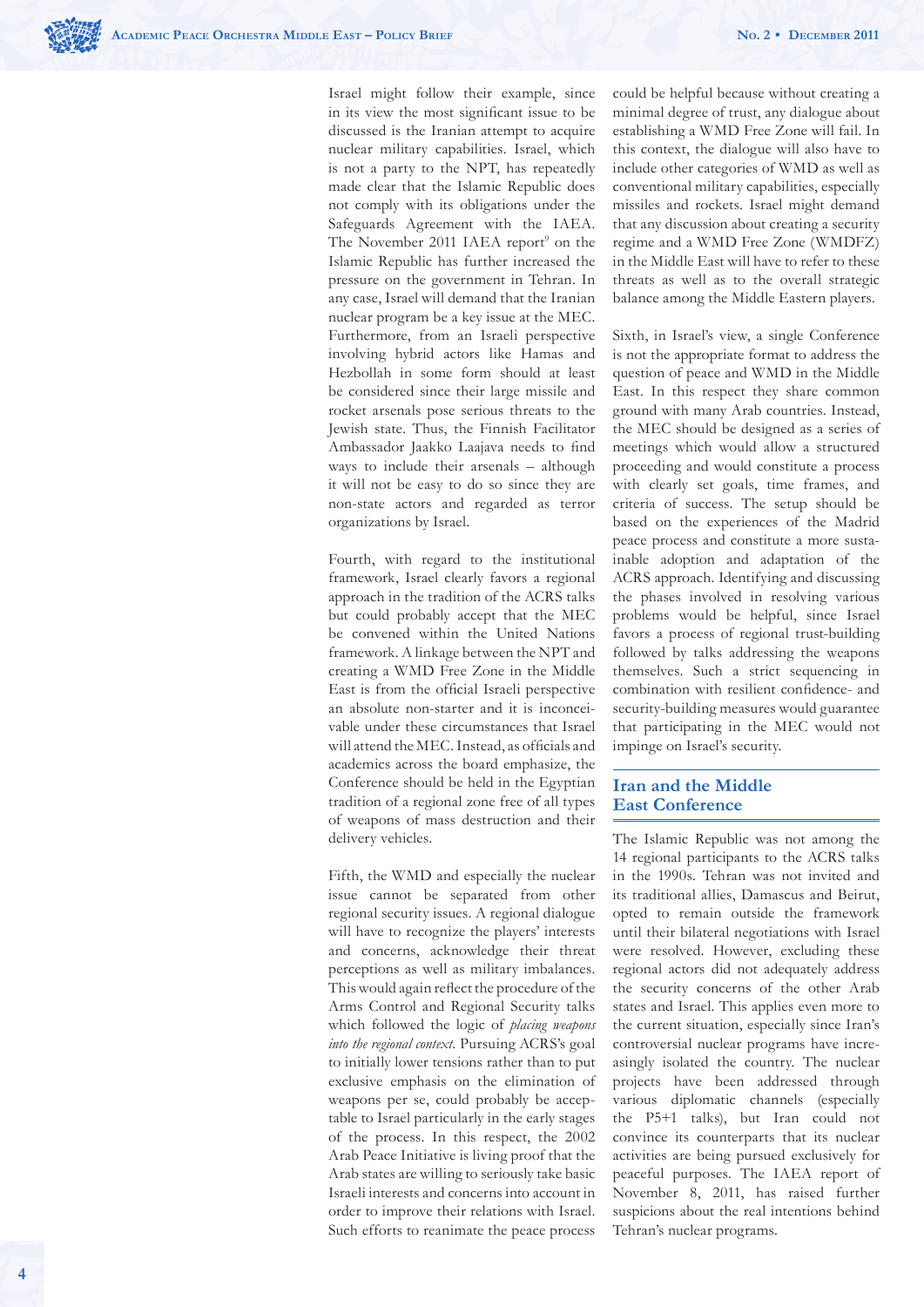

Unlike in Israel, the Middle East Conference is not a topic of public debate in Iran and apparently the government has not made up its mind whether to participate in the mainly regional series of gatherings. Nevertheless, it is conceivable that Tehran will attend the MEC since it was in favor of the 2010 NPT Final Document and by implication the mandate for the MEC. The Islamic Republic will probably take the following factors into account in deciding whether to participate in the MEC.

First, it is very important for the Iranian participation that the Conference does not specifically target the Islamic Republic and its nuclear program. If so, Iran would probably not participate constructively in the gatherings but would primarily hamper the process, shape the agenda against Israel, and act as a spoiler of any attempts to discuss WMD/DVs within the Middle East.

Second, the government of the Islamic Republic fears that its participation would be a direct recognition of the state of Israel. A solution will have to be found by which Iran does not have to directly acknowledge the state of Israel at the beginning of the conference process. Moreover, Iranian and Israeli diplomats sit close to each other while attending United Nations' events and other international organizations' meetings. Tehran's participation would be more likely if low-profile individuals were chosen to represent their respective countries.

Third, Iran will probably insist that the Conference starts with the less sensitive issues. The Islamic Republic sees the need to broaden the discussion on its legitimate security concerns. Since countries outside the Middle East or extra-regional powers like the United States pose security problems for Iran, it would be important to deal from the start with all Iranian threat perceptions. Hence, the MEC must find a feasible way to factor the military capabilities of extra-regional actors into the process of negotiating a WMDFZ in the Middle East.

Fourth, Tehran would want to have its pragmatic regional ally, the Bashar al-Assad regime, at the MEC although it is currently challenged by unprecedented domestic opposition and international as well as regional pressure. The open question concerning Syria's participation in the MEC is the future of the al-Assad regime itself in Damascus.

#### *Box No. 2: Suspected WMD Possession and Development in the Middle East*

|                                     | <b>Stockpile</b> | <b>Weapons Program</b> | <b>Relevant Research</b><br>and Development |
|-------------------------------------|------------------|------------------------|---------------------------------------------|
| <b>Nuclear</b><br><b>Weapons</b>    | <b>Israel</b>    |                        | Egypt, Syria, Iran                          |
| <b>Biological</b><br><b>Weapons</b> |                  | Syria, Iran            | Egypt, Israel                               |
| <b>Chemical</b><br><b>Weapons</b>   |                  | Egypt, Syria, Iran     | <b>Israel</b>                               |

Source: Sara Kristina Eriksen and Linda Mari Holøien (2010) 'From the Proliferation to Peace: Establishing a WMD-Free Zone in the Middle East', The Nonproliferation Review, 17(2): 281-299, Table 1 on p. 286.

# **Realizing Incentives and Creating Win-Win Situations for Israel and Iran**

The MEC will be only successful if it genuinely promotes the security of the individual countries and the region at large and is not misused for propaganda purposes against Israel or Iran, a situation both countries are fearful of. At the same time neither Israel nor Iran want to be singled out or targeted at the planned gathering.

Despite (or because of) their similar fears and expectations, there are also common incentives for both countries to take part in the envisaged conference process. The mandate for the MEC itself has probably created the best opportunities for both countries. Designed as a skeletal framework, the mandate offers various possibilities for concretization. It clearly states that the MEC should

- be organized "in consultation with the States of the region",
- "be attended by all States of the Middle East", and
- focus "on the establishment of a Middle East zone free of nuclear weapons and all other weapons of mass destruction, on the basis of arrangements freely arrived at by the States of the region".10

Especially the fact that the Conference is to be planned and convened 'in consultation' with regional states and any agreement should be 'freely arrived at' by regional states offers tremendous diplomatic leeway and possibilities for win-win situations. These, therefore, constitute opportunities to participate in the Middle East Conference.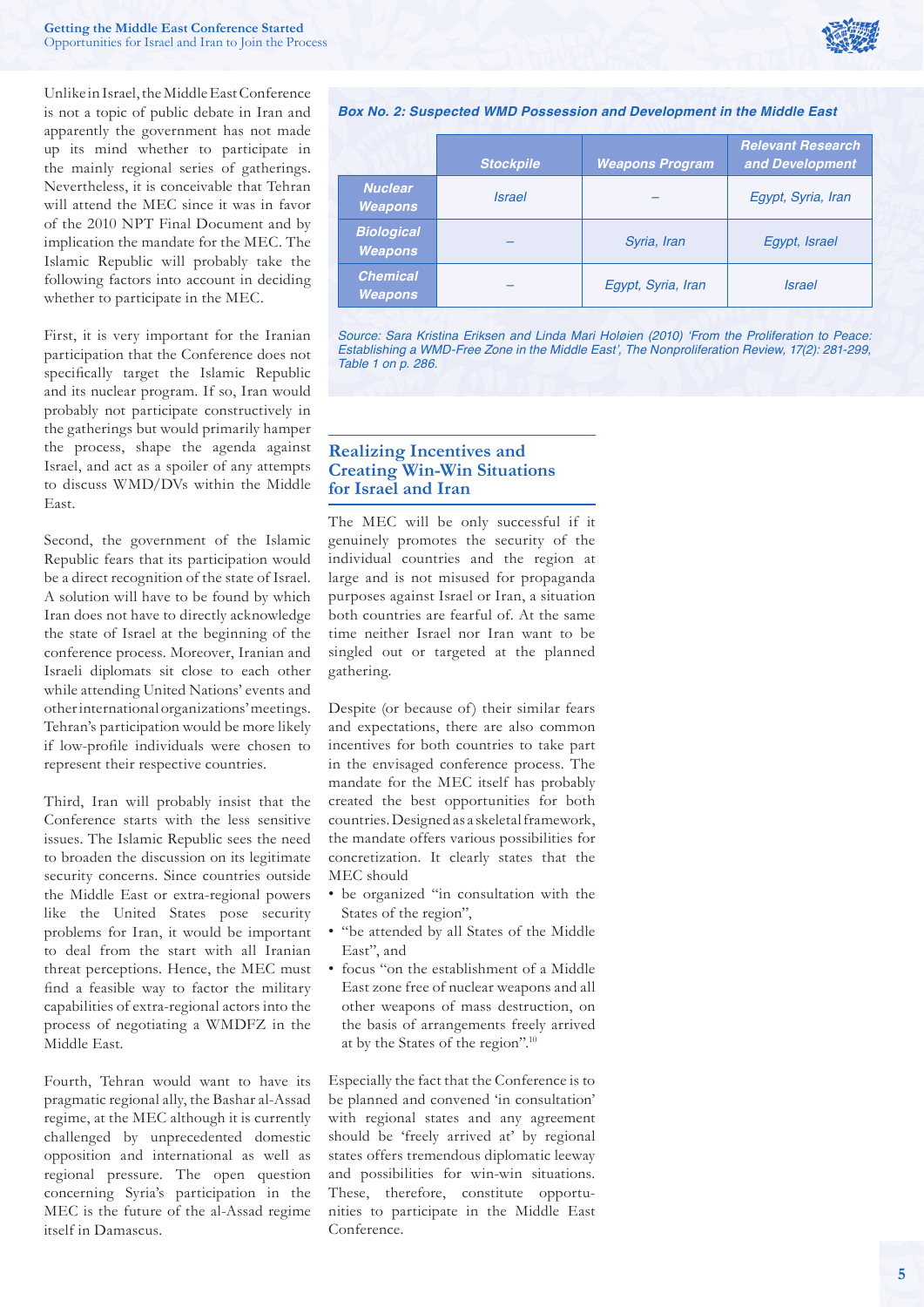## *Box No. 3: Calls for a WMD*  **No-first-use Agreement in the Context** *of a WMDFZ in the Middle East*

*»It is this reality of proliferation as a*  region-wide trend, more than any other factor, which constitutes the strongest case for a comprehensive and aggressive arms control approach for the Middle East. Such an approach must be both inclusive and comprehensive: inclusive in that it cannot exempt any particular state from what is designed to be a region-wide arms *control process, and comprehensive in that*  it should deal with all classes of weapons *systems – non-conventional and conven*tional alike. […] Political CBMs could entail a series of declaratory measures which, among others, would reaffirm the commitment of the regional and international parties to the creation of a zone free of WMD in the Middle East, […], and a declaration on the non-use of any type of WMD.*«*

Source: Nabil Fahmy (2001) 'Special Comment', Disarmament Forum, No. 2: 3–5.

*»*It is time for states to start thinking seriously about issues of common interest that they could begin discussing and pursuing in a shorter time frame. But the question is what common-interest issue could be achieved with small steps, while directly touching upon WMD capabilities? A WMD no-first-use agreement in the Middle East might be the answer.*«*

Source: David Friedman, Emily B. Landau, Ephraim Asculai, Tamar Malz-Ginzburg, and Yair Evron (2011) 'WMD no-first-use in the Middle East: A way to move forward in 2012?', Bulletin of the Atomic Scientists, February, 7. Online, available at: http://www.inss.org. il/upload/%28FILE%291297240504.pdf (November 24, 2011).

#### **Opportunities for Israel**

The MEC is to address all three categories of WMD plus their delivery vehicles – and not only nuclear weapons. This should give Israel flexibility for discussions since it is not the only country possessing weapons of mass destruction in the Middle East. Other states must also fear being exposed for having such weapons in their arsenals (see Box No. 2). They will have to provide reliable information about their nuclear, biological, and chemical activities and holdings (this applies to delivery vehicles, too). Hence, if these three categories were negotiated as a "bloc" in an egalitarian and parallel manner, Israel could much more easily be part of the discussion on establishing a WMD/DVs Free Zone in the Middle East.

In view of the low degree of cooperation and institutionalization in the entire region, joining a conference process as well as making it successful and sustainable could be a useful strategy in order to create badly needed regional bi- and multilateral mechanisms as was the case within the ACRS talks.

As Israel's traditional approach to disarmament favors a "Peace First!" strategy, more efforts on the political track, especially with regard to the Arab-Israeli conflict, are needed to cope with Israel's security concerns. On the other hand, there is some evidence that Arab countries no longer insist on their "Disarmament First!" position and that they could be willing to address regional peace and disarmament on parallel tracks. The MEC could be a promising starting point for intensifying and combining efforts in both areas.

The Iranian nuclear program would surely be on the agenda of the MEC. If Israel took part, it could directly voice its concerns towards Iran and could take the opportunity to establish coalitions with other Arab countries against the Islamic Republic. It could build on the 2002 Arab Peace Initiative which attempts to end the Arab-Israeli conflict by normalizing relations between the entire Arab region and Israel in exchange for a complete Israeli withdrawal from the occupied territories. In addition, the Arab states' decision not to introduce the annual resolution on Israeli nuclear capabilities at the 2011 IAEA's General Conference could be a sign that Arab states are willing to reach compromise with Israel. Israel for its part would welcome rules and procedures at the MEC preventing its 'bashing' by Arab countries.

Israel's participation in the MEC would be an opportunity to break out of its regional isolation. Its cautious reaction to attacks on the Israeli embassy in Cairo may be a positive sign in this regard. Furthermore, if all Middle Eastern states participated in the MEC, Israel would be able to explore the possibility of additional diplomatic contacts, difficult as this may be. The country would then have the opportunity to discuss and even negotiate other than disarmamentrelated issues with its neighbors in a more informal atmosphere.

In addition, Israel would probably gain economically from a more peaceful Middle East. Intensified cooperation within the region might also offer access for Israeli products into some Arab states' markets.

## **Opportunities for Iran**

Taking part in the MEC would give legitimacy to the widely isolated Iranian government. A cooperative attitude at the Conference on the part of Iran might offer the possibility that the international community and individual states somewhat consider easing their sanctions against Iran. At least from today's perspective, this is not realistic since both the U.S. and the EU are tightening their punitive measures against Tehran. Iran's cooperation could also trigger positive responses from regional states such as Qatar and Oman which unlike other Gulf states do not have a fundamentally hostile relationship with the Islamic Republic. Hence, Iran could use the opportunity to build ad hoc coalitions on specific issues. This could increase the chances that its substantive interests are taken into account.

Tehran could focus on the peaceful use of nuclear energy within the MEC by discussing the problem of nuclear safety. The military dimensions of the nuclear issue will constitute especially for Iran a sensitive topic. Therefore, for a certain time span one might consider providing a forum for predominantly civilian-related items like a nuclear safety zone, for instance, in connection with the operational reactor in Bushehr. This would give an opportunity for states such as Kuwait to express their ecological concerns; at the same time Tehran may want to discuss these somewhat less sensitive issues and provide assurances in this respect.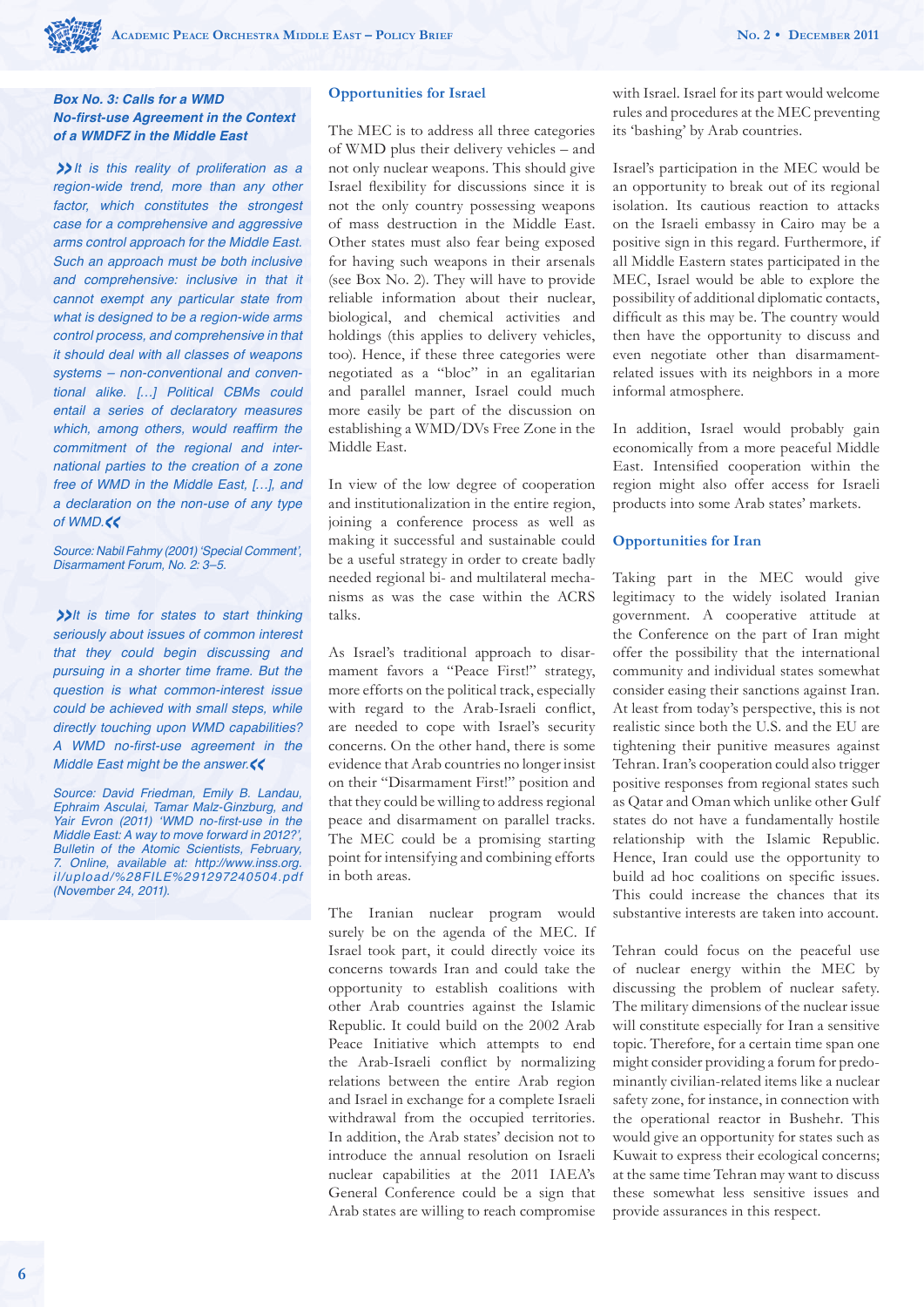

For Iran, the MEC could constitute a better forum to discuss its nuclear activities with other regional states. Tehran would surely not accept being 'bashed' at the Middle East Conference (as in the UN Security Council and the IAEA), but the MEC could be a promising way for Iran to soften the front against itself on the nuclear question. Indeed, why should Tehran cede the envisaged Middle East Conference to Israel and the United States? Iran could also live up to its tradition of supporting nuclear disarmament which started when it co-sponsored the 1974 UN General Assembly resolution calling for a nuclear weapon free zone in the Middle East. This is supported by a statement of the Iranian Ambassador to the IAEA, Ali Asghar Soltanieh, in the context of the Forum on a Nuclear Weapon Free Zone in the Middle East hosted by the IAEA in November 2011 which Iran did not attend.<sup>11</sup>

# **Conclusions and Practical Next Steps**

To make the MEC happen, it will be necessary to have especially Israel and Iran at the table. This would be the optimal win-win situation because it allows not only these two countries but all states present to directly express their own security concerns. At the time of this writing, we cannot exclude that one of them will reject the invitation to join the MEC. In our scheme, this would constitute a win-lose situation. In this case, the country present may use the Conference as a forum not only to put its adversary in a position to appear in a bad light, but also to express and advance its national interests. Both countries may have an interest in avoiding this very situation.

If neither Israel nor Iran attended the MEC, this lose-lose situation would aggravate the security dilemma and could lead to intensified arms races. Without Iran and Israel, a Middle East Conference would make no sense and in this case we would advocate canceling the project and opting for a more modest 'Plan B'. This could be the case, for instance, of revitalizing the idea of the mid-1990s to establish Regional Security Centers in various Middle Eastern cities.

However, in this POLICY BRIEF we have enumerated arguments which show that it is in the interest of both countries to participate in such a process. The first set of motivating reasons concern the substance, format, and procedures for the Middle East Conference:

- As to *substance*, the 2010 NPT Review Conference gave new impetus to the long-established idea of creating a Middle Eastern WMDFZ which goes beyond the request of Israeli nuclear disarmament. Instead, the international community has emphasized a comprehensive approach to eliminating all weapons of mass destruction and their delivery vehicles from the Middle East.
- Concerning its *format*, an NPT-related Conference, which is rejected by Israel, is not mandatory. Therefore, both a UN format as well as a regional approach in the tradition of the ACRS can be shaped and used in a constructive way.
- In *procedural terms*, the Conference should be planned and convened in consultation with the regional states and any agreement should be freely arrived at by all of them. This implies that a

#### *Endnotes*

- 1. Maged Abdelaziz (2010) 'Statement on behalf of the Nonaligned Movement to the 2010 Nuclear Non-Proliferation Treaty Review Conference'. Online, available at http://www.reachingcriticalwill.org/legal/npt/revcon2010/statements/28May\_NAM.pdf (October 10, 2011).
- 2. Gerald M. Steinberg (1995) 'Arms Control in the Middle East: Global Regimes vs. Regional Dynamics', in Efraim Inbar (ed.) Regional Security Regimes: Israel and Its Neighbors, Albany, NY: State University of New York Press, 175-197, here p. 179.
- 3. Review Conference of the Parties to the Treaty on the Non-Proliferation of Nuclear Weapons (2010) Final Document, Vol. 1. Online, available at: www.un.org/ga/search/ view\_doc.asp?symbol=NPT/CONF.2010/50%20%28VOL.I%29 (November 13, 2011).
- 4. For more information with regard to the achievements and failure of the ARCS talks, see Emily B. Landau and Dalia Dassa Kaye (2012) 'Disarmament Efforts in the Region: Lessons from the Arms Control and Regional Security Talks', in Bernd W. Kubbig and Sven-Eric Fikenscher (eds) Arms Control and Missile Proliferation in the Middle East, London: Routledge, 27-38.
- 5. See on this, Aryeh Eldad (2010) 'Time for another reassessment', Jerusalem Post, June 10.
- 6. Just to mention one example, the Institute for National Security Studies convened a conference in cooperation with the Elliott School of International Affairs at George Washington University on "Moving Toward a Region Free of Weapons of Mass Destruction in the Middle East: Challenges for 2012" in June 2011.
- 7. The White House (2010) Statement by the National Security Advisor, General James L. Jones, on the Non-Proliferation Treaty Review Conference. Online, available at http:// www.whitehouse.gov/the-press-office/statement-national-security-advisor-generaljames-l-jones-non-proliferation-treaty- (Novembver 9, 2011 ).
- 8. See on this Center for Nonproliferation Studies (2011) 'Middle East Issues, Fact Sheet #2 for the IAEA General Conference'. Online available at http://cns.miis.edu/stories/110914\_ iaea\_factsheets/cns\_iaea\_factsheet\_middle\_east.pdf (November 11, 2011).
- 9. Director General of the International Atomic Enegery Agency (2011) Implementation of the NPT Safeguards Agreement and relevant provisions of Security Council resolutions in the Islamic Republic of Iran, Report, November 8, GOV/2011/65.
- 10. Review Conference of the Parties to the Treaty on the Non-Proliferation of Nuclear Weapons (2010) Final Document, Vol. 1. Online, available at: www.un.org/ga/search/ view\_doc.asp?symbol=NPT/CONF.2010/50%20%28VOL.I%29 (November 13, 2011), p. 30.
- 11. Tehran Times, November 28, 2011. Online, available at http://tehrantimes.com/index. php/politics/92728-iran-will-not-attend-meaningless-iaea-forum-on-middle-east-nukefree-zone- (December 12, 2011).